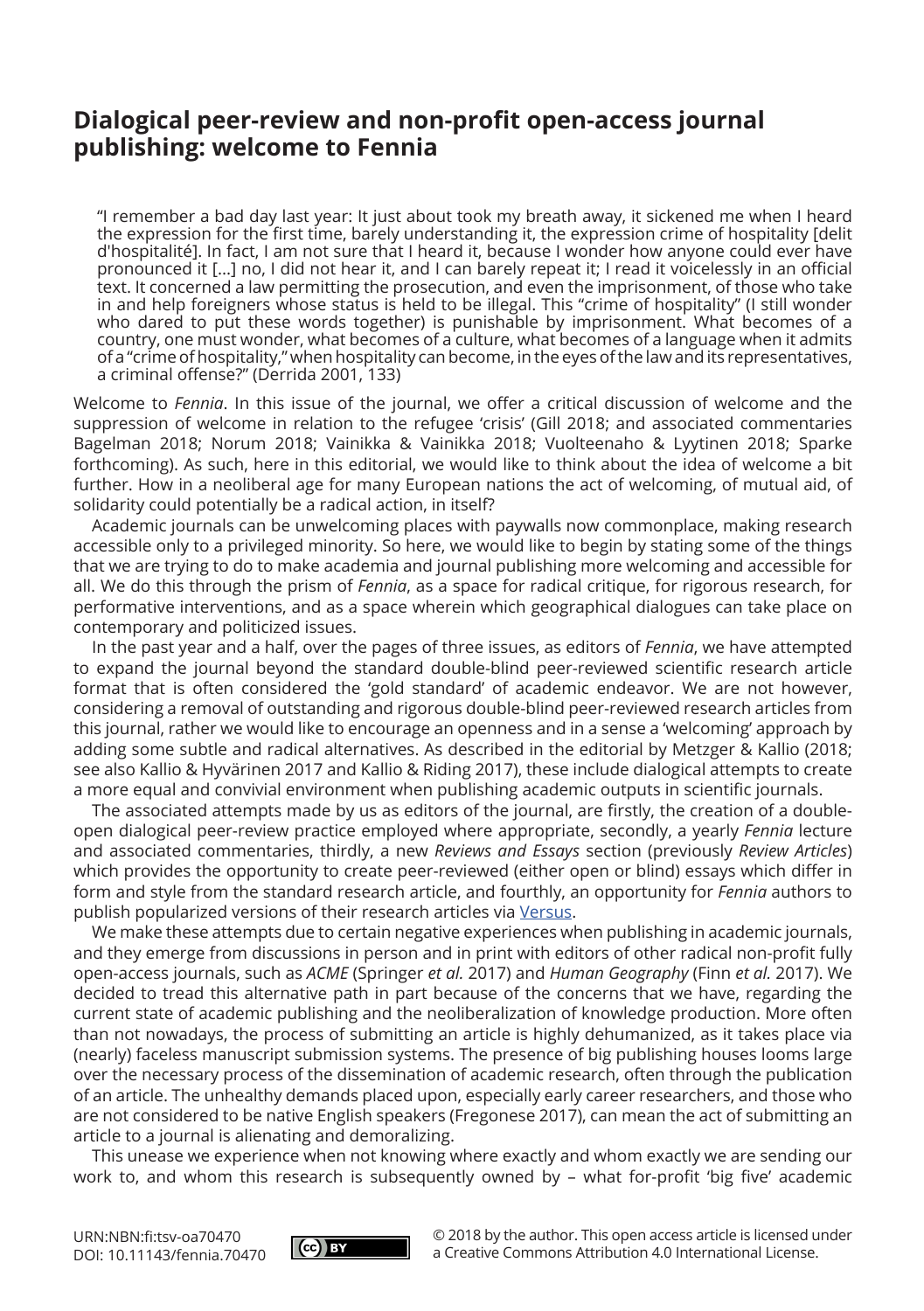publishing corporation the journal represents the interests of – occurs before we even reach the gatepost of peer-review. When we do reach this peer-review point, what occurs can be contradictory, elusive, and difficult to overcome or understand. As academics, we all have stories of an anonymous 'Reviewer 2', whose comments are presented in a form and in a way, which can give over a sense of nit-picking negative critique. A list of comments can appear merely as obstacles, an attempt to derail the submitted article, rather than a proper and fair peer-review, which acknowledges the concomitant relationship between reviewer and author.

We propose that peer-review can also be viewed as a form of mutual aid – as Simon Springer and the editorial team of *ACME* (Springer *et al.* 2017) argued in the previous issue of *Fennia* – undertaken in order to help create a full, rigorous, and distinctive research article through constructive critique, even when the article is not yet fully envisaged and may be rejected or a resubmission requested. Perhaps, in order to encourage the reviewer to undertake the free labor of peer-review, the doubleopen review process that we are trialing is a way forward. We all, in the current academic climate, undertake free labor which is seemingly feeding a neoliberal status quo. Thus, we encourage an alternative wherein which this free academic labor is acknowledged, through a dialogical practice that offers the reviewers the opportunity to discuss their perspectives openly, and further, to publish commentaries on the articles in the journal. To give over a sense of how this welcoming approach is facilitated by us as editors and in return by the authors themselves, we would now like to introduce you to the pieces which make up this extensive and varied issue of *Fennia*.

The first issue of *Fennia* in 2018 includes four original research articles. Three articles that went through double-blind reviewing begin the issue, and interestingly for the reader, employ markedly different methodological approaches. The article *Mapping the distributive environmental justice of urban waters* by Arto Viinikka, Riikka Paloniemi and Timo Assmuth discusses the distribution of urban space and ecosystem services in the Helsinki Metropolitan Area, Finland, from the perspective of distributive environmental justice. By means of a GIS-based spatial clustering analysis, and drawing from spatial statistics, Viinikka, Paloniemi and Assmuth (2018) map the potential patterns of socio-economic and demographic characteristics of urban waters, finding opportunities wanting for particular population groups, including children, foreign language groups, and people with low socio-economic status.

Based on an autoethnographic study, Maartje Roelofsen's article *Performing "home" in the sharing economies of tourism: the Airbnb experience in Sofia, Bulgaria* explores subjective understandings of home in relation to 'co-performances' of home, in the context of peer-to-peer accommodation platforms. Via a thorough empirical analysis, based on a study in Sofia, Bulgaria, Roelofsen (2018) makes explicit the inherently contested nature of home that appears in the everyday experiences and practices of this sharing economy. The article goes on to raise questions of how the home is conceived, presented, performed and put into circulation by the various actors involved in the Airbnb business, including importantly, related value production.

Ari Aukusti Lehtinen in an article called *Degrowth in city planning focuses on recent urban development policies and practices taking place in Joensuu, Finland*, and its counter-forces mobilized most importantly by *Kohtuusliike*. *Kohtuusliike* is a critical environmental movement that has promoted cultural, political and economic changes in North Karelia for about ten years, as part of the international degrowth movement. Emphasizing overconsumption along with climate and environmental issues as major sources of the economic challenges that the city is facing, Lehtinen (2018) makes a theoretically informed and empirically grounded argument for agonistic co-planning. An agonistic co-planning, which could be helpful in opening up the present planning culture in Joensuu and other cities where it currently proceeds through hidden contracts, tactical manoeuvres and systematic noncommunication with(out) citizens.

Lehtinen's article sits well alongside the fourth research article by William Walton called *Deregulated free-for-all planning, new settlements and the spectre of abandoned building sites in Scotland's crisis-hit oil economy* – undergone double-open reviewing – which also focuses on questions of planning and democracy. Its empirical focus is Scotland, specifically in the Aberdeenshire region, where Walton (2018) traces the development of planning policies and practices from the 1970s to the present. Rigorous policy analysis leads Walton to a conclusion regarding the current situation, where communities have largely lost trust in the planning system, as people are systematically silenced in a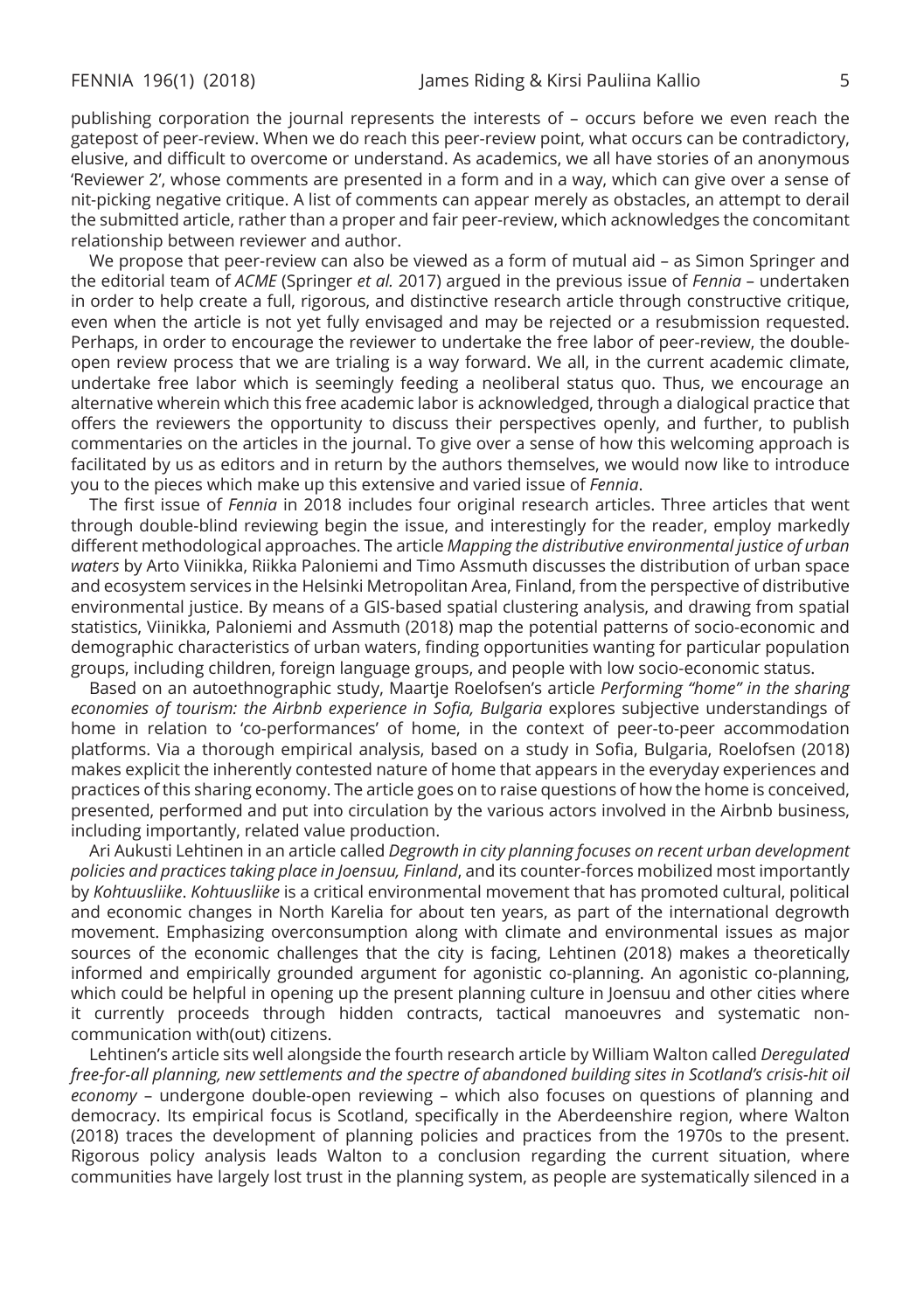local planning system that serves economic purposes only, made possible by the neoliberalization of housing land provision. He contends that the removal of the right to hearings into major development proposals is symptomatic of a post-political condition, which seeks to promote neoliberal values by squeezing out dissenting voices.

Walton's article is an example of the 'welcoming' double-open review practice in *Fennia*. The peer reviewers for his article, Andy Inch and Vesa Kanninen, were invited to engage in an open discussion throughout the review process and, finally, to publish their comments on this geographically situated piece in the *Reflections* section of the journal.

Inch (2018), in a response entitled *The timely return of the repressed*, explores how a timely invitation to take part in this process prompted thoughts about his ongoing involvement in the politics of planning in Scotland. From his perspective, Walton's analysis is not *just* an example of post-political planning, but is significant for the work of groups like the non-profit organization *Planning Democracy*, which campaigns for a fair and inclusive planning system in Scotland, challenging the contemporary conjuncture. Kanninen's (2018) commentary seeks to offer, not an alternative, but a complementary analysis of the post-political condition, dwelling in the empirically and theoretically grounded interpretation of planning practice that Walton's work identifies. Traversing with Mouffe and Laclau through landscapes drawn by Ranciere and Žižek, he skillfully illustrates that to walk the intellectual path of post-politics is by no means a meager undertaking.

In our new *Reviews and Essays* section we offer one review and one essay. The literature review (double-blind peer-reviewed) *Dissonance: scientific paradigms underpinning the study of sound in geography* by Daniel Paiva, introduces sonic geographies, providing a tentative history of sound in geography through its different conceptions. The acoustic journey traverses from quantifiable noise to experiences and performances of soundscapes and landscapes, to affect and expanded listening. Paiva (2018) posits that the conceptual vocabulary is partly unclear and requests that the relations between the concepts used are addressed in further detail to build a common language to sonic geographies.

The essay by Nick Gill (2018) is based on the 2017 *Fennia* lecture in Turku and is entitled *The suppression of welcome*. It is a call for geographers to think seriously about 'welcome', and what it means as a spatial, political, and at the same time intimately human construct. Gill's essay asks us to critically consider what we mean when we say we are welcoming, and to consider what welcome is. In relation to the recent refugee 'crisis', Gill's essay suggests one way to think about how 'refugee welcome' has taken place in Europe, drawing attention to tensions between governmental and grassroots responses to emerging situations.

Gill's (2018) essay asks the commentators a series of questions which probe what welcoming is, especially when employed in civic discourse by multiple actors as a term associated with the arrival of refugees, and uses a range of metaphors drawn from sometimes seemingly distinct and distant worlds, including luxury tourism: "How can genuine, spontaneous welcome be preserved under the pressure of statist and nationalistic logics and demands? Or how can we hold onto welcome as something meaningful when it seems to be under attack from not only right wing nationalists and factions that draw spurious connections between refugees and security threats, but also the very architecture of bureaucracy?"

In her commentary Jen Bagelman (2018), one of Gill's reviewers, provides a welcoming letter addressed to him personally, in a shift away from the grand notions of scholarly critique often received and felt in standard double-blind peer-review. The tone of the piece allows Bagelman to discuss the politics of welcome in relation to practices of asylum and academic modes of inquiry, specifically asking the question, *Who hosts a politics of welcome?* Matthew Sparke (forthcoming) adds to this conversation, wondering whether it is also necessary to look at how reactionary right wing responses represent a radically different but parallel assemblage of local emotional investment with transnational ties, networks, representational schemas, and a counter-point assemblage with deadly rejectionist results. This effective (and highly affective) mixing of the hyper-national with the transnational seems especially potent and damaging in the EU context.

The three further responses to *The suppression of welcome*, coming from the conference audience, probe what welcome is, how the concept is mobilised or emotionally enacted, often referencing as Gill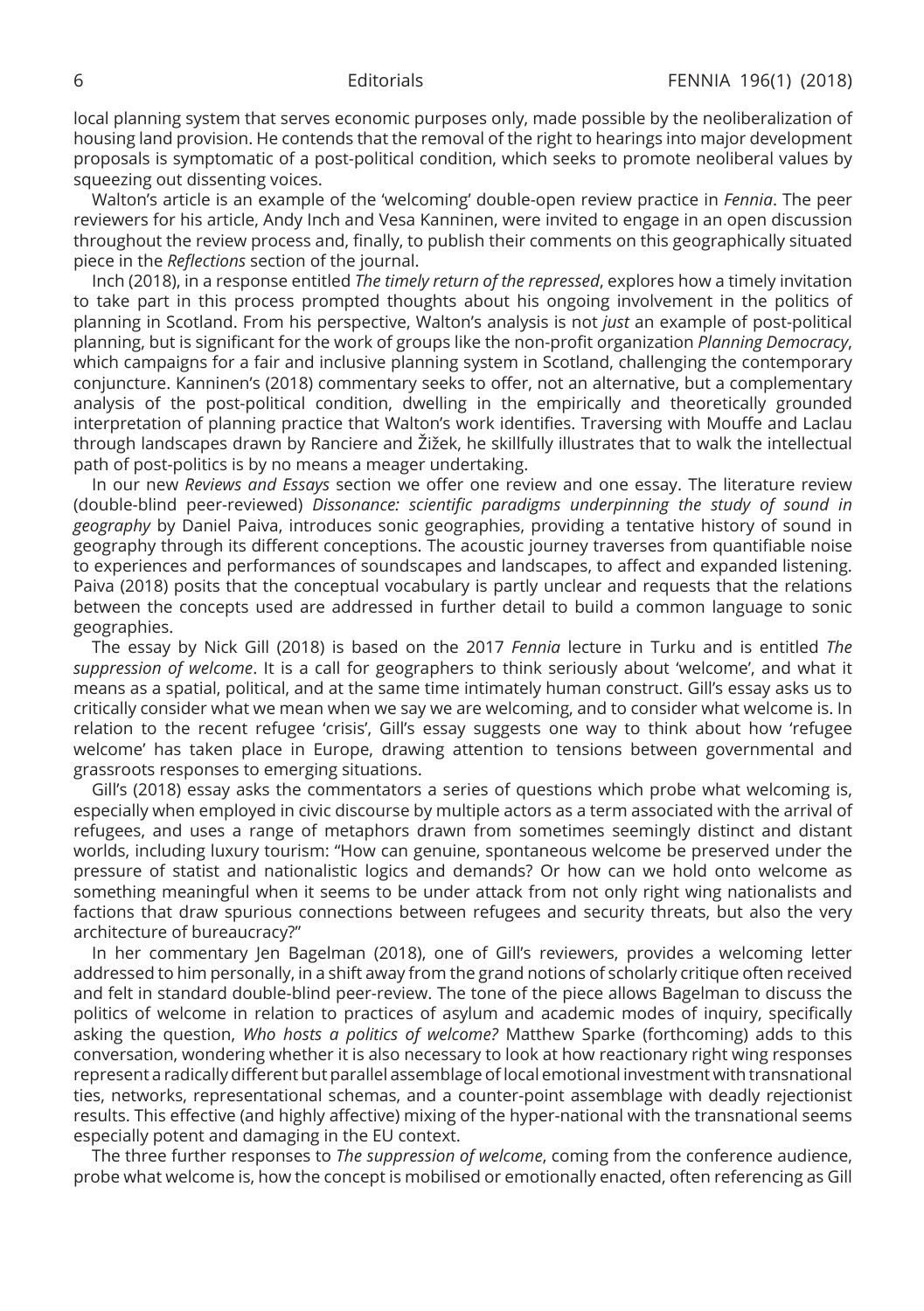suggests in his own piece, the tourism industry. Roger Norum (2018) provides a travelogue of 'welcome' in a variety of regions, presenting a Romantic Grand Tour of Europe in a darker tone, framed by the context of contemporary global mobility. He evocatively represents a history of welcome and its discontents, arguing that various aspects of the recent so-called European migration crisis enable us to further question long-fixed categories through which mobile actors are often classified. While, in a different yet complimentary tone, Jani Vuolteenaho and Eveliina Lyytinen (2018) expand the notion of welcome from three interrelated perspectives, borrowing from Lefebvre's conceptual triad of social space. Analysing welcome via emotional geographies, they argue that many actors convey more ambiguous and contextually varying attitudes to (un)welcoming immigrants, and suggest that Gill's conceptualization could be further expanded to the practiced and societally recompensing aspects of everyday spatiality and welcoming. The final piece comes from Vilhelmiina Vainikka and Joni Vainikka (2018). Again and importantly, this reflection seeks to question a universality of welcome, and analyses how we come to our conclusions as scholars when generalizing welcome across lived space. For example, they ask, "how is this mass response itself defined and delimited and, second, how does a general welcome condition everyday encounters with the (entitled) stranger?"

To end this attempt at outlining our 'welcoming' approach since becoming the editors of *Fennia*, we would like to state that despite the pressures made to bear upon alternative academic journal publishing in a neoliberal age, we are particularly proud of this issue of *Fennia*. Not only because there are great texts included in it, but also because it involves an array of voluntary work which people have carried out without prejudice towards our developing review processes and the associated development of new areas of the journal itself. The authors have written their articles in relation to multidimensional discussions raised during review processes, be they double-blind or -open, and reviewers have carefully engaged with the texts to provide respectful yet critical feedback that has helped us, as editors, in our work. We sincerely hope that each openly accessible piece of work is broadly circulated and widely read in the academic community and beyond, for they truly deserve to be!

JAMES RIDING FENNIA REFLECTIONS SECTION EDITOR

KIRSI PAULIINA KALLIO FENNIA EDITOR-IN-CHIEF

## **REFERENCES**

- Bagelman, J. (2018) Who hosts a politics of welcome? commentary to Gill. *Fennia* 196(1) 108–110. <https://doi.org/10.11143/fennia.70294>
- Derrida, J. (2001) *Negotiations: Interventions and Interviews 1971–2001*. Stanford University Press, Stanford, California.
- Finn, J., Peet, R., Mollett, S. & Lauermann, J. (2017) Reclaiming value from academic labor: commentary by the Editors of Human Geography. *Fennia* 195(2) 182–184.<https://doi.org/10.11143/fennia.66683>

Fregonese, S. (2017) English: lingua franca or disenfranchising? *Fennia* 195(2) 194–196. <https://doi.org/10.11143/fennia.67662>

- Gill, N. (2018) The suppression of welcome. *Fennia* 196(1) 88–98. [https://dx.doi.org/10.11143/](https://dx.doi.org/10.11143/fennia.70040) [fennia.70040](https://dx.doi.org/10.11143/fennia.70040)
- Hannonen, O. (2017) Bordering the "other": the case of the Finnish-Russian border. *Fennia* 195(1) 113–117.<https://doi.org/10.11143/fennia.63674>
- Houtum, H., & Bueno Lacy, R. (2017) The political extreme as the new normal: the cases of Brexit, the French state of emergency and Dutch Islamophobia. *Fennia* 195(1) 85–101. <https://doi.org/10.11143/fennia.64568>
- Inch, A. (2018) The timely return of the repressed commentary to Walton. *Fennia* 196(1) 99–102. <https://doi.org/10.11143/fennia.69822>
- Kallio, K., & Hyvärinen, P. (2017) A question of time or academic subjectivity? *Fennia* 195(2) 121–124. <https://doi.org/10.11143/fennia.67834>